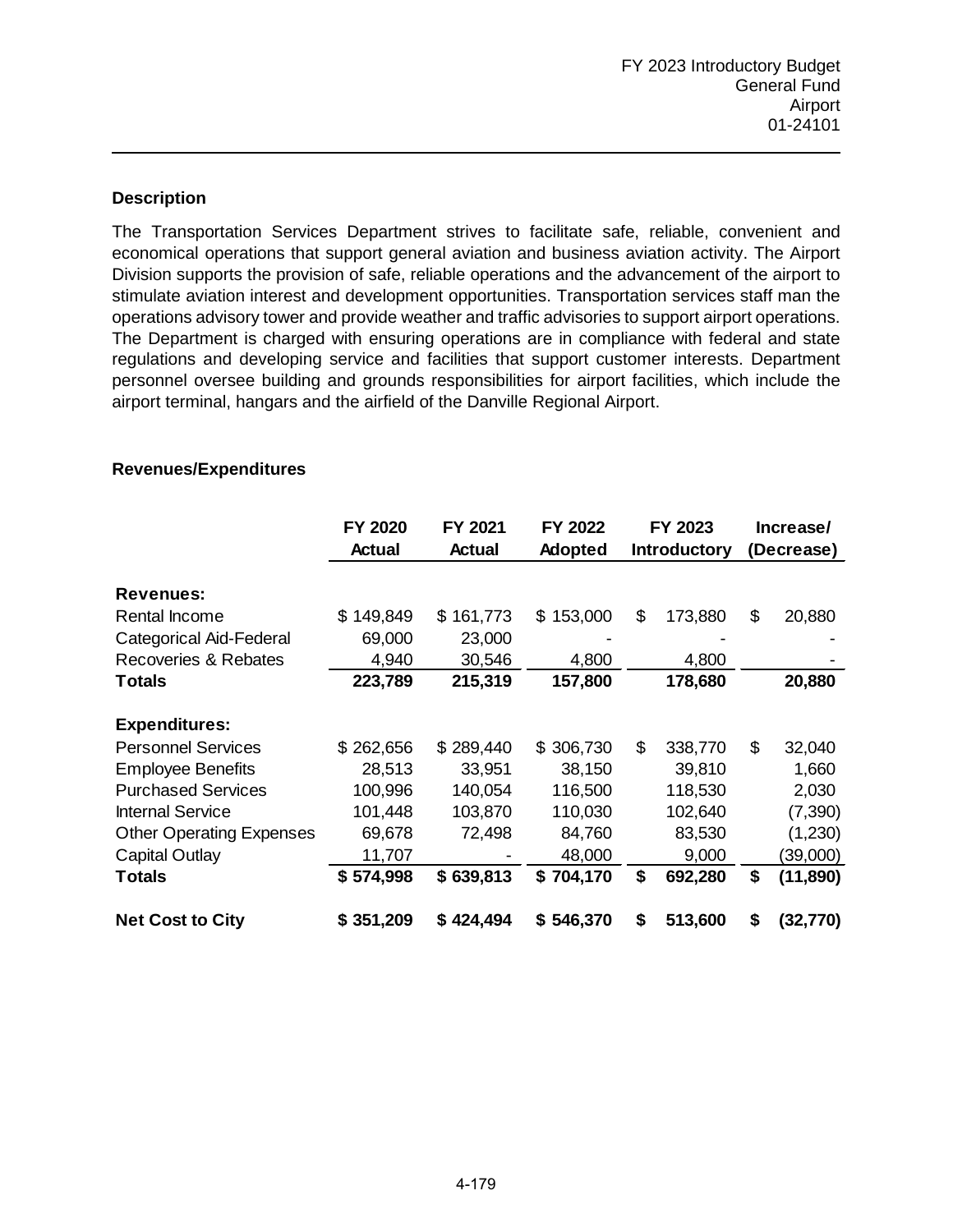# **Personnel**

Ten percent of the salaries and wages for three airport personnel is applied to the mass transit fund. These personnel assist with building and grounds activities for mass transit and aid in the transportation of vehicles to outside repair facilities.

|                                           | FY 2020     | FY 2021     | FY 2022     | FY 2023     |
|-------------------------------------------|-------------|-------------|-------------|-------------|
| <b>Position Title</b>                     | <b>FTEs</b> | <b>FTEs</b> | <b>FTEs</b> | <b>FTEs</b> |
| SENIOR ADMINISTRATIVE ASSISTNT            | 0.430       | 0.430       | 0.430       | 0.430       |
| AIRPORT MNTNC/SECURITY TCH I              | 3.960       | 3.960       | 5.040       | 3.740       |
| AIRPORT MAINTEN/SECURTY TCH II            | 0.900       | 0.900       | 0.900       | 1.900       |
| <b>TRANSPORTATION BLD &amp; GRDS SUPT</b> | 0.900       | 0.900       | 0.500       | 0.900       |
| DIR OF TRANSPORTATION SRVCS               | 0.500       | 0.500       | 0.500       | 0.500       |
| <b>Total</b>                              | 6.690       | 6.690       | 7.370       | 7.470       |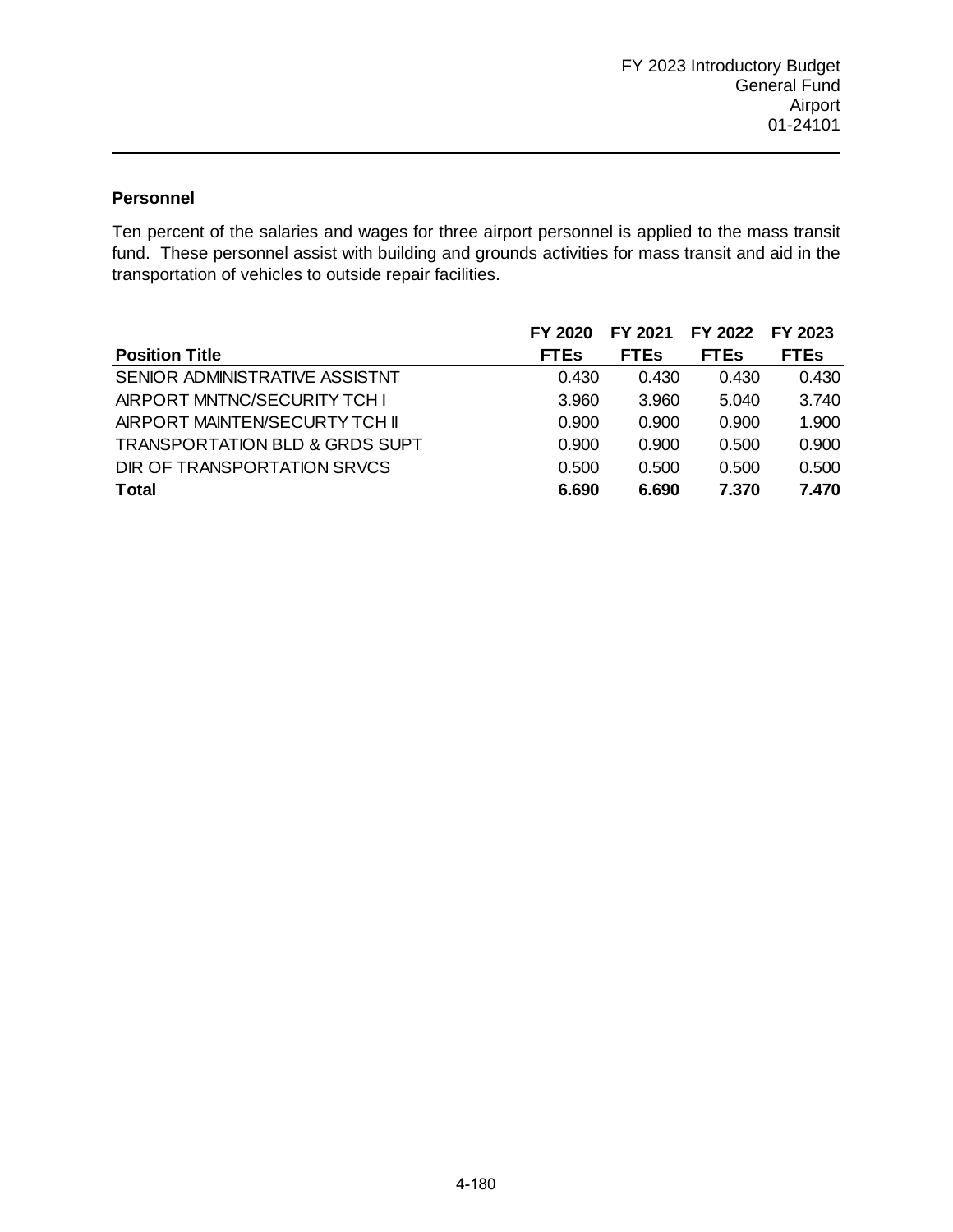# **Description**

The Transportation Services Department completes monthly ridership reports for Amtrak operations and oversees the security contract of the Amtrak facility at the Crossing at the Dan, including the Amtrak Lobby, all buildings of the Danville Science Center, Passenger Loading Platforms, the grounds and pedestrian bridge, the Community Market, Pepsi Building, and other facilities at the complex. This provides a uniformed, unarmed security officer for the hours service is provided weekly. Amtrak provides a partial reimbursement in the amount of \$8,400 to the City for their share of the service. Contractual expenses can vary annually based on overtime incurred associated with Amtrak arrival times. Personnel Services expenditures are projected to increase for FY23 due to the minimum wage rate increase and due to job recruitment challenges for security personnel.

## **Expenditures**

|                           | <b>FY 2020</b><br><b>Actual</b> | FY 2021<br><b>Actual</b>       |    | <b>FY 2022</b><br><b>Adopted</b> |    | FY 2023<br><b>Introductory</b> | Increase/<br>(Decrease) |
|---------------------------|---------------------------------|--------------------------------|----|----------------------------------|----|--------------------------------|-------------------------|
| <b>Expenditures:</b>      |                                 |                                |    |                                  |    |                                |                         |
| <b>Personnel Svcs</b>     | \$<br>$\overline{\phantom{a}}$  | \$<br>$\overline{\phantom{a}}$ | -S | $\sim$                           | S  | 13,110                         | 13,110                  |
| <b>Employee Benefits</b>  | $\overline{\phantom{0}}$        | $\overline{\phantom{a}}$       |    | $\overline{\phantom{0}}$         |    | 1,000                          | 1,000                   |
| <b>Purchased Services</b> | 41,526                          | 33,646                         |    | 38,000                           |    | 48,000                         | 10,000                  |
| <b>Totals</b>             | 41,526                          | 33,646                         |    | 38,000                           | \$ | 62,110                         | 24,110                  |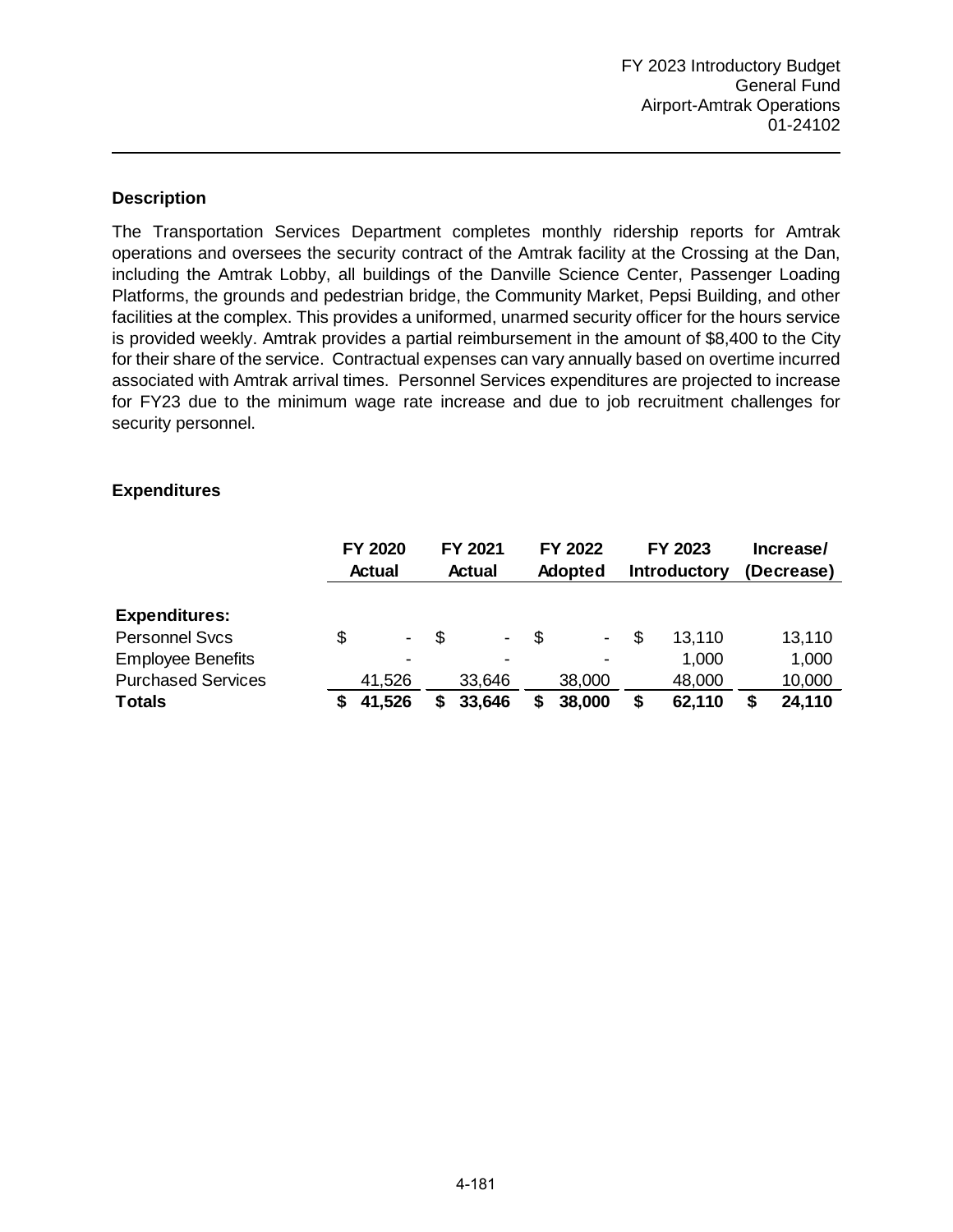#### **GENERAL FUND INTRODUCTORY - CAPITAL & SPECIAL PROJECTS - FY 2023-2027**

| <b>Project/Source</b>                                          | PL# | FY 2023        | FY 2024                  | FY 2025                  | FY 2026                  | FY 2027                  | 5 Yr Total |
|----------------------------------------------------------------|-----|----------------|--------------------------|--------------------------|--------------------------|--------------------------|------------|
| <b>Transportation Services</b>                                 |     |                |                          |                          |                          |                          |            |
| Corporate Hangar(Public Use) - Site Prep/Construction          |     |                | 2,600,000                |                          |                          | ۰                        | 2,600,000  |
| Design Services to Rehab Closed 24 and Construct Ramp Area     |     |                | 168,000                  | 2,200,000                |                          |                          | 2,368,000  |
| T-Hangar Roof Repairs                                          |     |                | 300,000                  |                          |                          |                          | 300,000    |
| South Ramp Rehabilitation Construction                         |     | 2,000,000      | 1,195,700                |                          |                          |                          | 3,195,700  |
| Northeast Hangar Design & Construction                         |     |                | $\overline{\phantom{a}}$ |                          | ۰                        | 2,300,000                | 2,300,000  |
| <b>Terminal Building Roof Repairs</b>                          |     | $\blacksquare$ | 275,000                  | ٠                        | $\blacksquare$           | $\sim$                   | 275,000    |
| Fuel Farm Expansion Design and Construction                    |     | 700,000        | $\overline{\phantom{a}}$ | ۰                        | $\overline{\phantom{a}}$ |                          | 700,000    |
| Construction of Four Unit T-Hangar and One Box Hangar Building |     | 455,000        | 1,145,000                | $\overline{\phantom{a}}$ | $\overline{\phantom{a}}$ | $\overline{\phantom{a}}$ | 1,600,000  |
| <b>Transportation Services Total</b>                           |     | 3,155,000      | 5,683,700                | 2,200,000                |                          | 2,300,000                | 13,338,700 |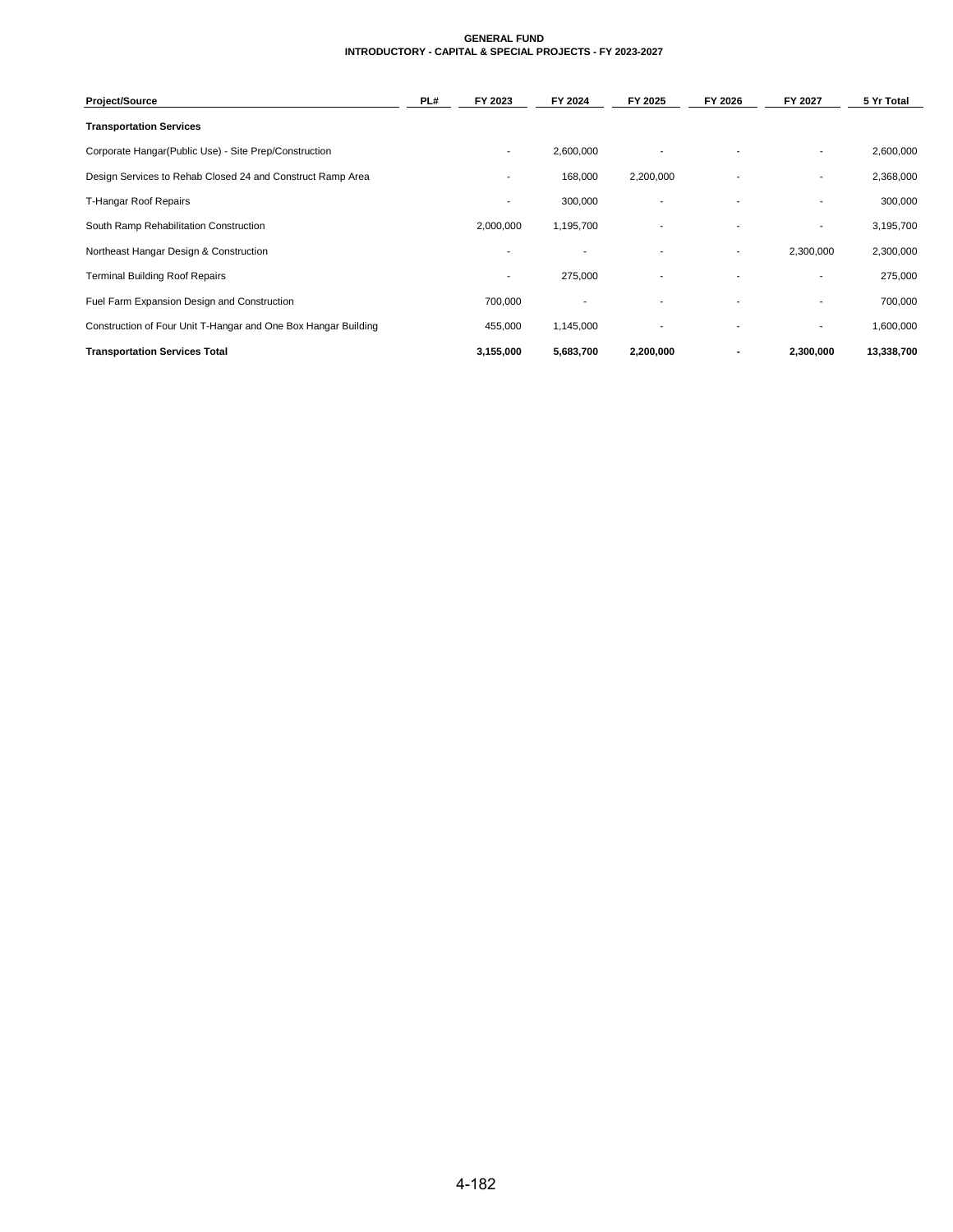#### **GENERAL FUND INTRODUCTORY - CAPITAL & SPECIAL PROJECTS - FY 2023 FUNDING SOURCES**

| Dept | <b>Project Name</b>                                                              | <b>ARP Funds</b> | <b>Debt Financing</b> | Grants/CIA | Casino | Other   | <b>Project Total</b> |
|------|----------------------------------------------------------------------------------|------------------|-----------------------|------------|--------|---------|----------------------|
|      | <b>Transportation Services</b><br>Construction of Four Unit T-Hangar and One Box |                  |                       |            |        |         |                      |
|      | Hangar Building                                                                  |                  | 187,000 (2)           |            |        | 268.000 | 455.000              |
|      | South Ramp Rehabilitation Construction                                           |                  |                       | 1.960.000  |        | 40.000  | 2,000,000            |
|      | Fuel Farm Expansion Design and Construction                                      |                  | 537,000 (2)           | 163.000    |        |         | 700.000              |
|      | <b>Total Transportation Services</b>                                             |                  | 724.000               | 2.123.000  |        | 308,000 | 3,155,000            |

(2) - General Obligation Bonds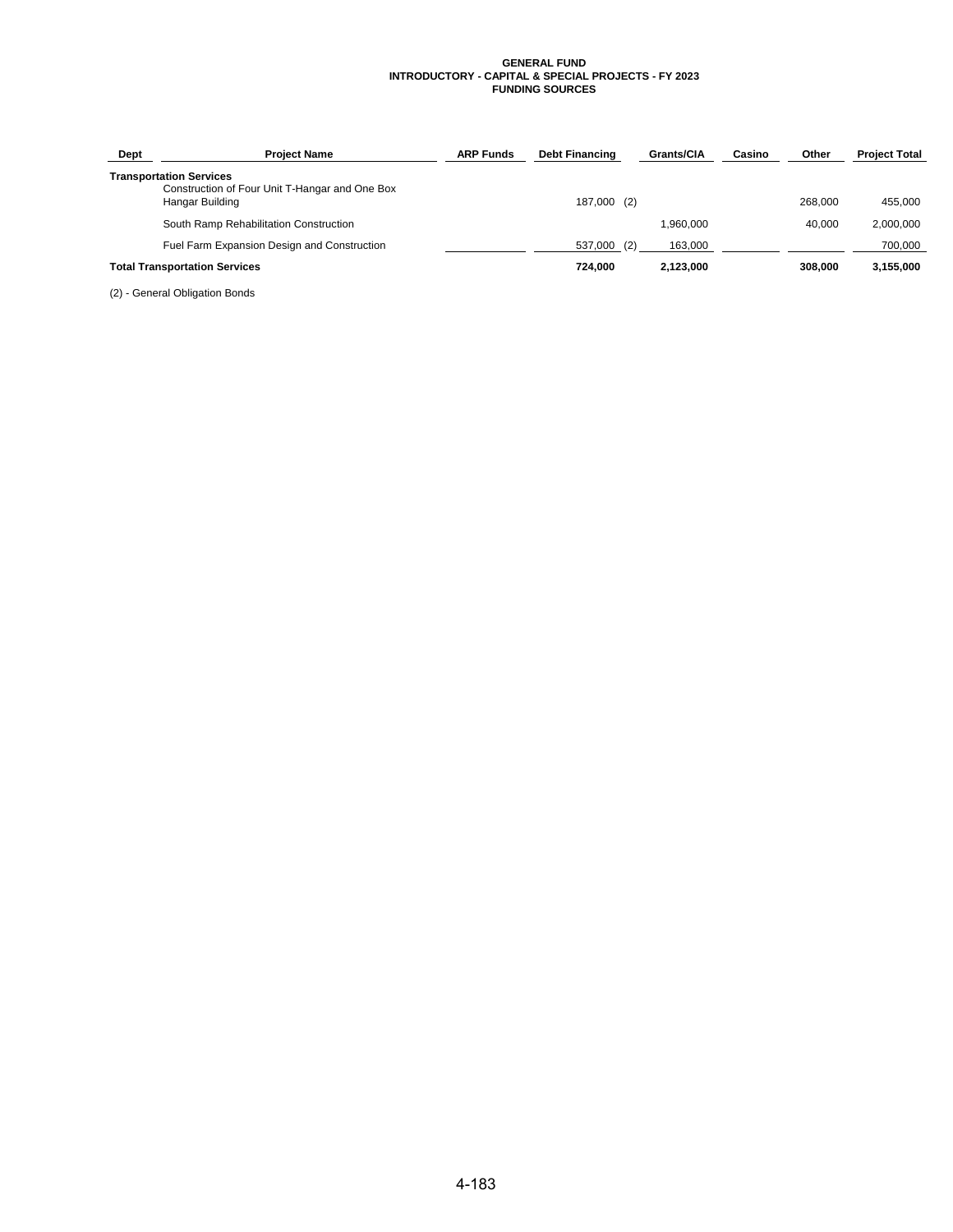| <b>Project</b>     | Corporate<br>Hangar (Public Use) -<br>Site Prep/Construction | Department:     | <b>Transportation Services</b> |
|--------------------|--------------------------------------------------------------|-----------------|--------------------------------|
| <b>Project No:</b> |                                                              | Division:       | Airport                        |
|                    |                                                              | <b>Section:</b> | N/A                            |

### **Description:**

During FY22, Taxiway H, which is located in the T-hangar area will be widened to support regional jet aircraft operations. Funds are requested to complete site prep construction work to support future hangar development adjacent to widened Taxiway H.

#### **Justification:**

Presently, all corporate sized hangars are occupied and the airport cannot support the storage of additional jet aircraft without hangar development. The proposed site will support additional corporate hangar development for larger aircraft or multiple smaller single engine aircraft.

#### **Comments:**

| <b>Funding</b>                  | <b>Prior Years:</b> | FY 2023 | FY 2024     | FY 2025 | FY 2026 | FY 2027 | <b>Total</b> |
|---------------------------------|---------------------|---------|-------------|---------|---------|---------|--------------|
| <b>State Grants</b>             | \$0                 | \$0     | \$960,000   | \$0     | \$0     | \$0     | \$960,000    |
| <b>General Fund</b><br>Revenues | \$0                 | \$0     | \$1,400,000 | \$0     | \$0     | \$0     | \$1,400,000  |
| Reprogrammed<br><b>Funds</b>    | \$0                 | \$0     | \$240,000   | \$0     | \$0     | \$0     | \$240,000    |
| <b>Project Totals:</b>          | \$0                 | \$0     | \$2,600,000 | \$0     | \$0     | \$0     | \$2,600,000  |

#### **Goals/Milestones:**

FY 2024 Site prep construction for new corporate hangar

FY 2024 Construction of Hangar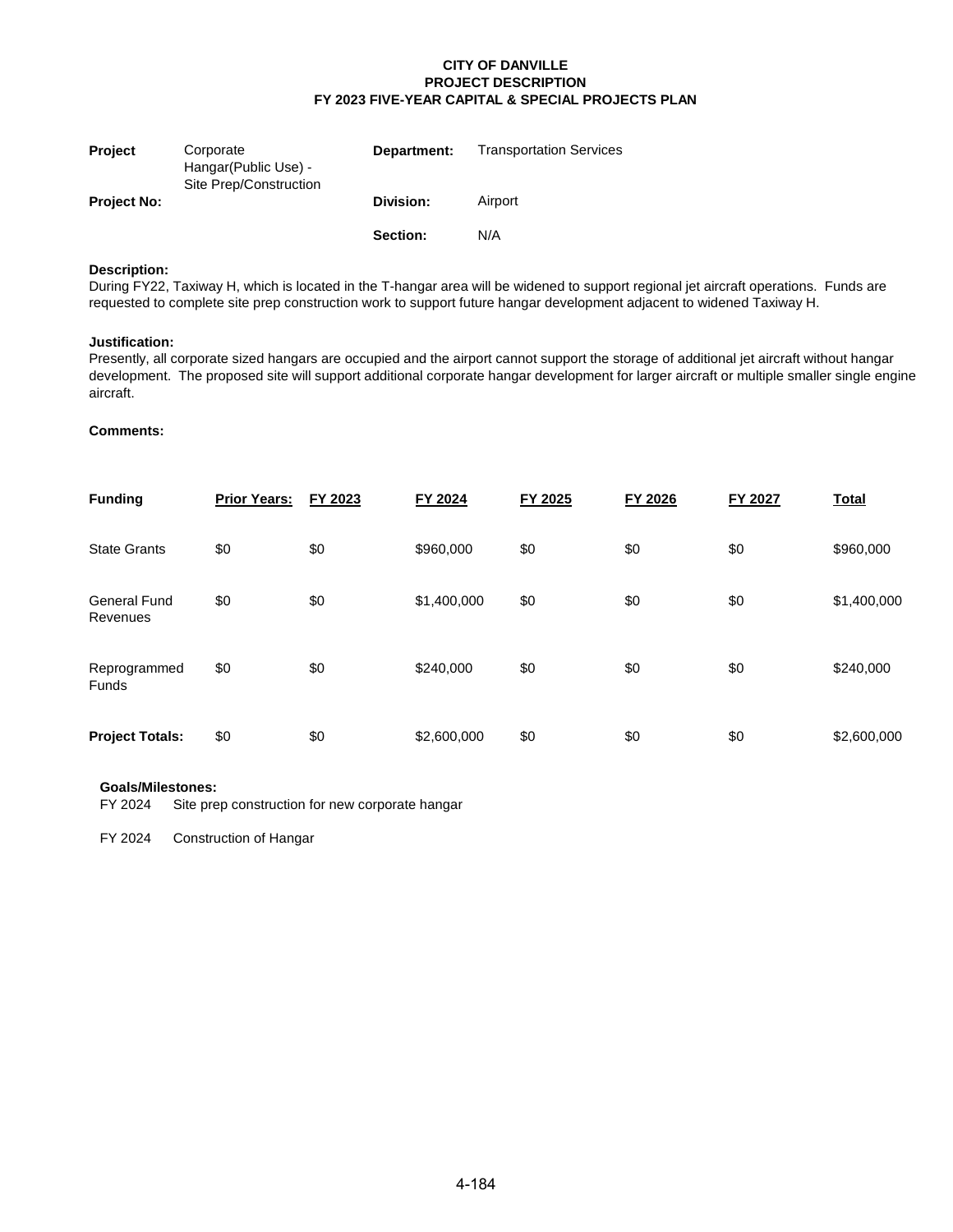| <b>Project</b>     | Design Services to<br>Rehab Closed 24 and<br>Construct Ramp Area | Department: | <b>Transportation Services</b> |
|--------------------|------------------------------------------------------------------|-------------|--------------------------------|
| <b>Project No:</b> |                                                                  | Division:   | Airport                        |
|                    |                                                                  | Section:    | N/A                            |

#### **Description:**

Funding is requested to complete airport engineering design services to rehabilitate the existing closed Runway 20, which is located on the northeast side of the field. This project would support the creation of a 50' wide taxi-lane. The taxi-lane would provide access to an aircraft parking area that would be located adjacent to the future development of large corporate hangars.

#### **Justification:**

The rehabilitation of pavement related to closed Runway 24 would support the construction of a taxi-lane to support aircraft maintenance activities and the disassembly of regional jet aircraft. The closed runway is located on the northeast side of the field and the adjacent area can support the development of large 15,000 square foot hangars that cannot be developed anywhere else on the airfield presently. The existing pavement for closed Runway 24 must be rehabilitated to support aircraft operations related to planned maintenance activities.

## **Comments:**

| <b>Funding</b>                  | <b>Prior Years:</b> | FY 2023 | FY 2024   | FY 2025     | FY 2026 | FY 2027 | <b>Total</b> |
|---------------------------------|---------------------|---------|-----------|-------------|---------|---------|--------------|
| <b>State Grants</b>             | \$0                 | \$0     | \$13,440  | \$176,000   | \$0     | \$0     | \$189,440    |
| <b>General Fund</b><br>Revenues | \$0                 | \$0     | \$3,360   | \$44,000    | \$0     | \$0     | \$47,360     |
| <b>Federal Grants</b>           | \$0                 | \$0     | \$151,200 | \$1,980,000 | \$0     | \$0     | \$2,131,200  |
| <b>Project Totals:</b>          | \$0                 | \$0     | \$168,000 | \$2,200,000 | \$0     | \$0     | \$2,368,000  |

#### **Goals/Milestones:** FY 2024

Initiate design services to rehab pavement to create a taxi-lane to the closed runway area

FY 2025 Construction of Taxilane and parking ramp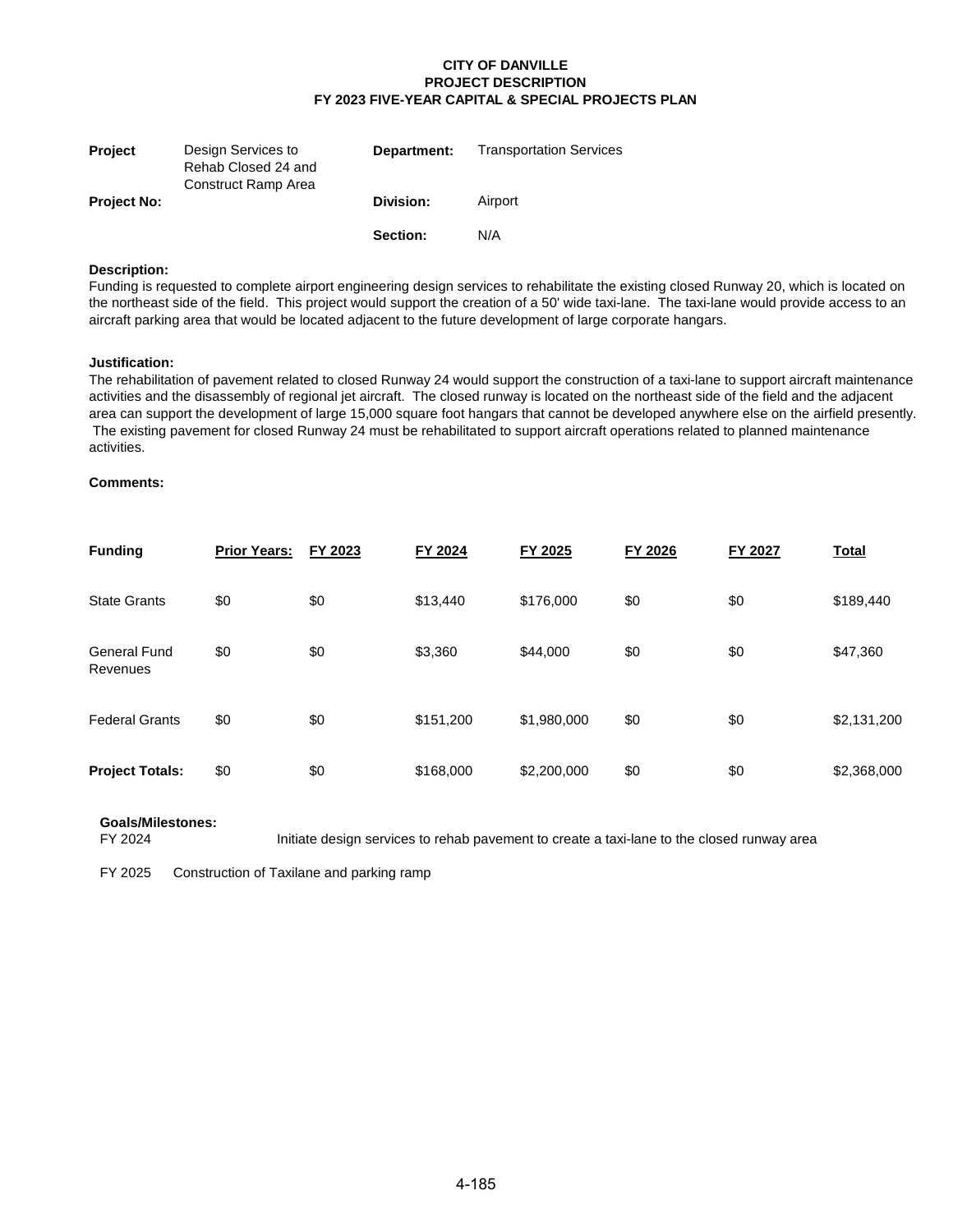| <b>Project</b>     | T-Hangar Roof Repairs | Department: | <b>Transportation Services</b> |
|--------------------|-----------------------|-------------|--------------------------------|
| <b>Project No:</b> |                       | Division:   | Airport                        |
|                    |                       | Section:    | N/A                            |

### **Description:**

Complete roof repairs for two hangar buildings that accommodate a total of twenty (20) t-hangar units. Apply a membrane and insulation to the roof areas to reduce condensation and improve the structural integrity of both buildings.

#### **Justification:**

The roofs for two t-hangar buildings that provide access for a total of twenty aircraft are in need of scheduled maintenance. The airport has previously completed preventive maintenance to the roof areas for both buildings, which are over 50 years old. All t-hangar units except one are presently occupied and it is recommended to complete additional roof repairs to enhance the structural integrity of both buildings.

## **Comments:**

| <b>Funding</b>                  | <b>Prior Years:</b> | FY 2023 | FY 2024   | FY 2025 | FY 2026 | FY 2027 | <u>Total</u> |
|---------------------------------|---------------------|---------|-----------|---------|---------|---------|--------------|
| <b>General Fund</b><br>Revenues | \$0                 | \$0     | \$300,000 | \$0     | \$0     | \$0     | \$300,000    |
| <b>Project Totals:</b>          | \$0                 | \$0     | \$300,000 | \$0     | \$0     | \$0     | \$300,000    |

#### **Goals/Milestones:**

FY 2024 Complete roof repairs for two t-hangar buildings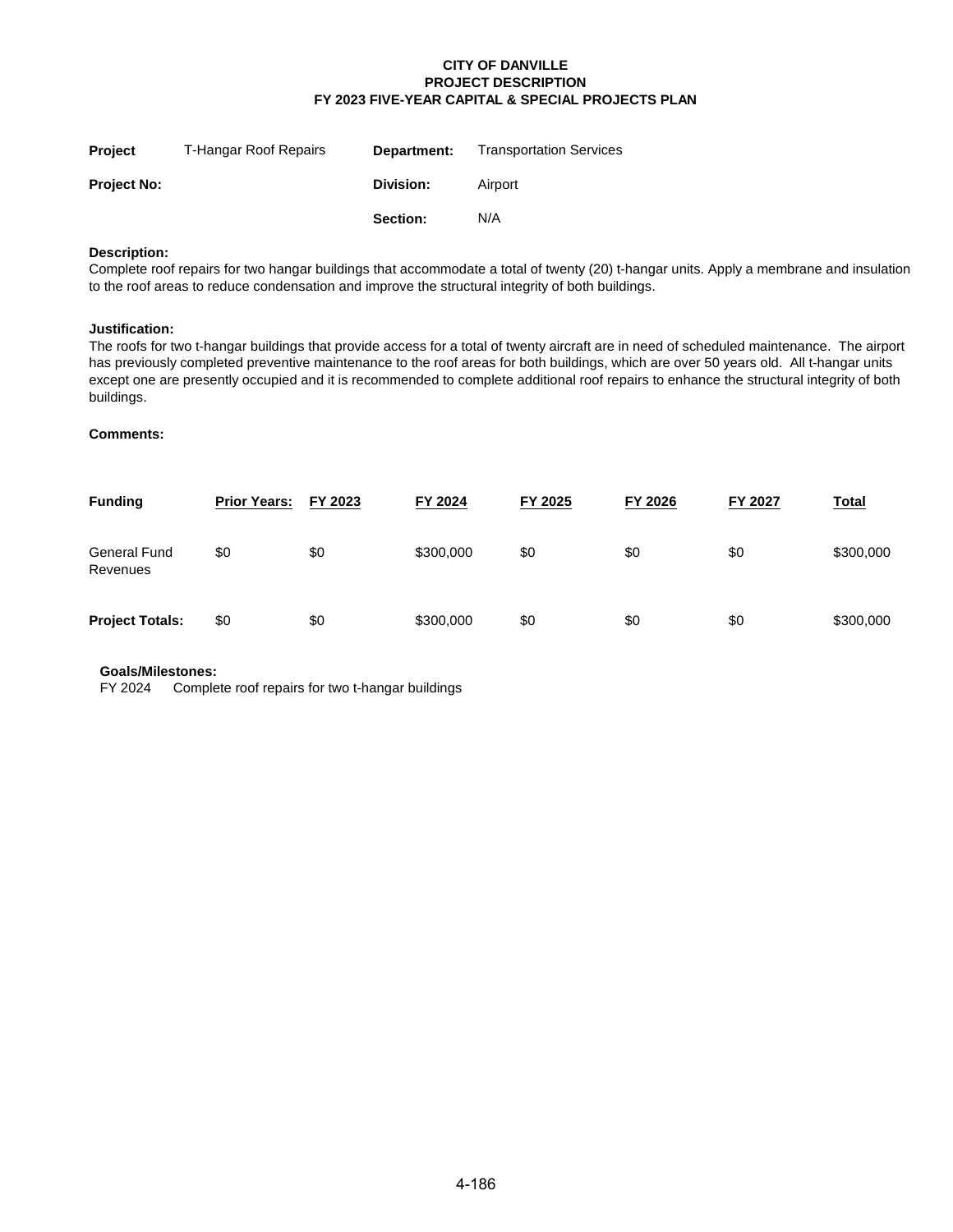| <b>Project</b>     | South Ramp<br>Rehabilitation<br>Construction | Department: | <b>Transportation Services</b> |
|--------------------|----------------------------------------------|-------------|--------------------------------|
| <b>Project No:</b> |                                              | Division:   | Airport                        |
|                    |                                              | Section:    | N/A                            |

#### **Description:**

The ramp and taxiway connections to a concrete 510' x 425' ramp located on the south side of the airfield requires major rehabilitation work due to its present condition. This project involves rehabbing the 13 inch concrete ramp and completing major repairs to the taxiway connections to the ramp, which are presently buckling adjacent to the ramp.

#### **Justification:**

The purpose of this project is to rehabilitate the south ramp and taxiway connections to the ramp to support aircraft access and to support future development of airfield facilities at this site. Due to the existing condition of the taxiway connections to the ramp and the condition of the ramp itself access and use of the ramp is presently not possible. The concrete has been degraded due to an alkali-silica reaction. This reaction causes the expansion of the altered aggregate by the formation of a soluble gel of sodium silicate. The gel swells and increases in volume when absorbing water and exerts an expansive pressure inside the aggregate causing surface failure and loss of strength and serious cracking.

#### **Comments:**

| <b>Funding</b>                  | <b>Prior Years:</b> | FY 2023     | FY 2024     | FY 2025 | FY 2026 | FY 2027 | <b>Total</b> |
|---------------------------------|---------------------|-------------|-------------|---------|---------|---------|--------------|
| <b>Federal Grants</b>           | \$0                 | \$1,800,000 | \$1,076,130 | \$0     | \$0     | \$0     | \$2,876,130  |
| <b>State Grants</b>             | \$0                 | \$160,000   | \$95,656    | \$0     | \$0     | \$0     | \$255,656    |
| <b>General Fund</b><br>Revenues | \$0                 | \$0         | \$23,914    | \$0     | \$0     | \$0     | \$23,914     |
| Reprogrammed<br><b>Funds</b>    | \$0                 | \$40,000    | \$0         | \$0     | \$0     | \$0     | \$40,000     |
| <b>Project Totals:</b>          | \$0                 | \$2,000,000 | \$1,195,700 | \$0     | \$0     | \$0     | \$3,195,700  |

# **Goals/Milestones:**

Construction

FY 2024 Construction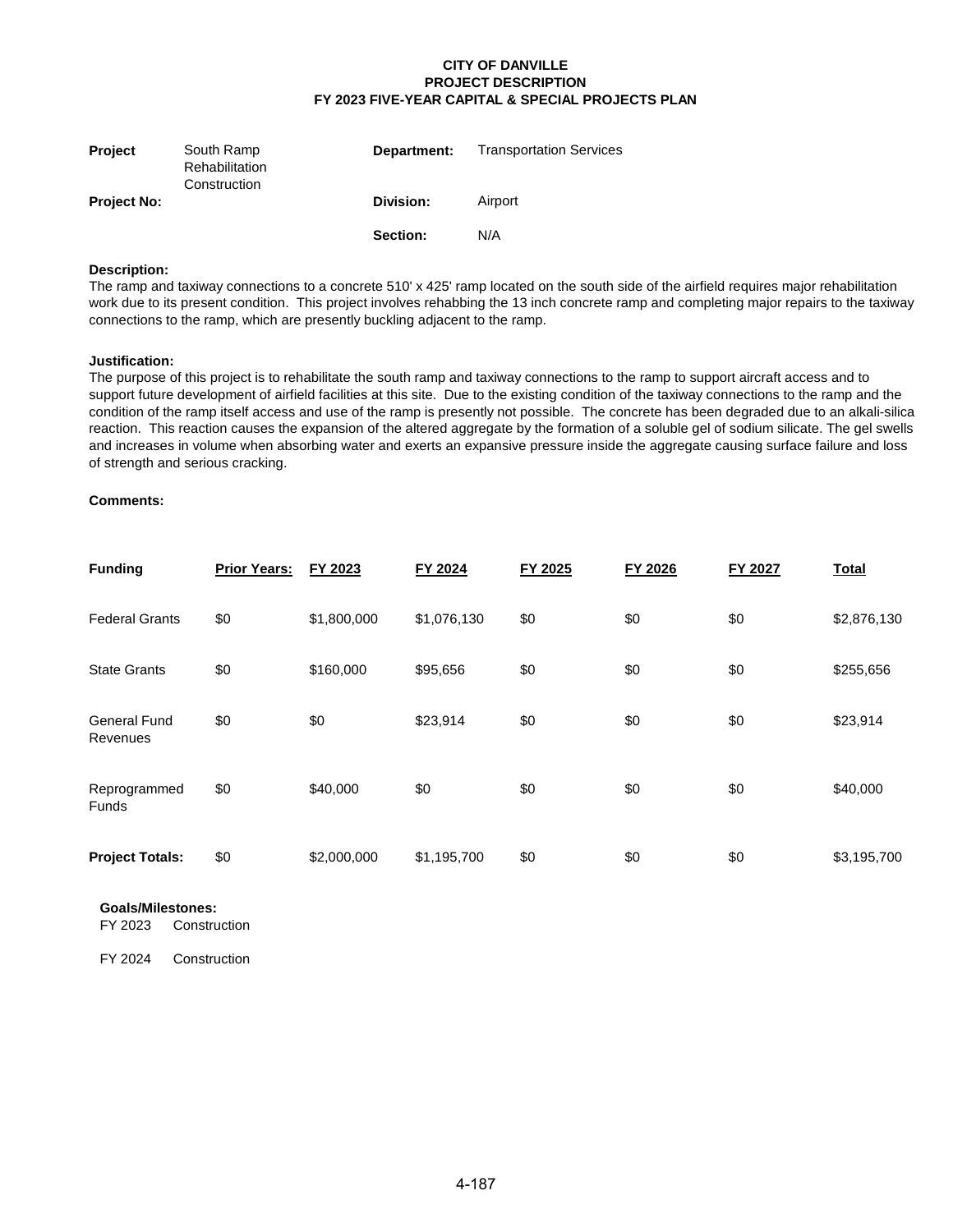| <b>Project</b>     | Northeast Hangar<br>Design & Construction | Department: | <b>Transportation Services</b> |
|--------------------|-------------------------------------------|-------------|--------------------------------|
| <b>Project No:</b> |                                           | Division:   | Airport                        |
|                    |                                           | Section:    | N/A                            |

## **Description:**

Planned airport facility improvements call for the construction of a new 15,000 square foot hangar to support prospective demand for aircraft storage and aviation business development objectives. This project would involve site prep design services, site prep work, development of utility connections to the site located on the northeast side of the airport and hangar construction.

#### **Justification:**

The purpose of this project is to development an aircraft parking ramp and a new 115' x 130' hangar that could support demand for aircraft storage for aviation business development.

#### **Comments:**

A portion of funds was included in last year's CSP for this project however the project did not happen as planned and has been moved forward.

| <b>Funding</b>                  | <b>Prior Years:</b> | FY 2023 | FY 2024 | FY 2025 | FY 2026 | FY 2027     | <b>Total</b> |
|---------------------------------|---------------------|---------|---------|---------|---------|-------------|--------------|
| <b>General Fund</b><br>Revenues | \$0                 | \$0     | \$0     | \$0     | \$0     | \$0         | \$0          |
| To Be                           | \$0                 | \$0     | \$0     | \$0     | \$0     | \$2,300,000 | \$2,300,000  |
| <b>Project Totals:</b>          | \$0                 | \$0     | \$0     | \$0     | \$0     | \$2,300,000 | \$2,300,000  |

# **Goals/Milestones:**<br>FY 2027 Constru

Construct a new hangar to support demand for aircraft storage.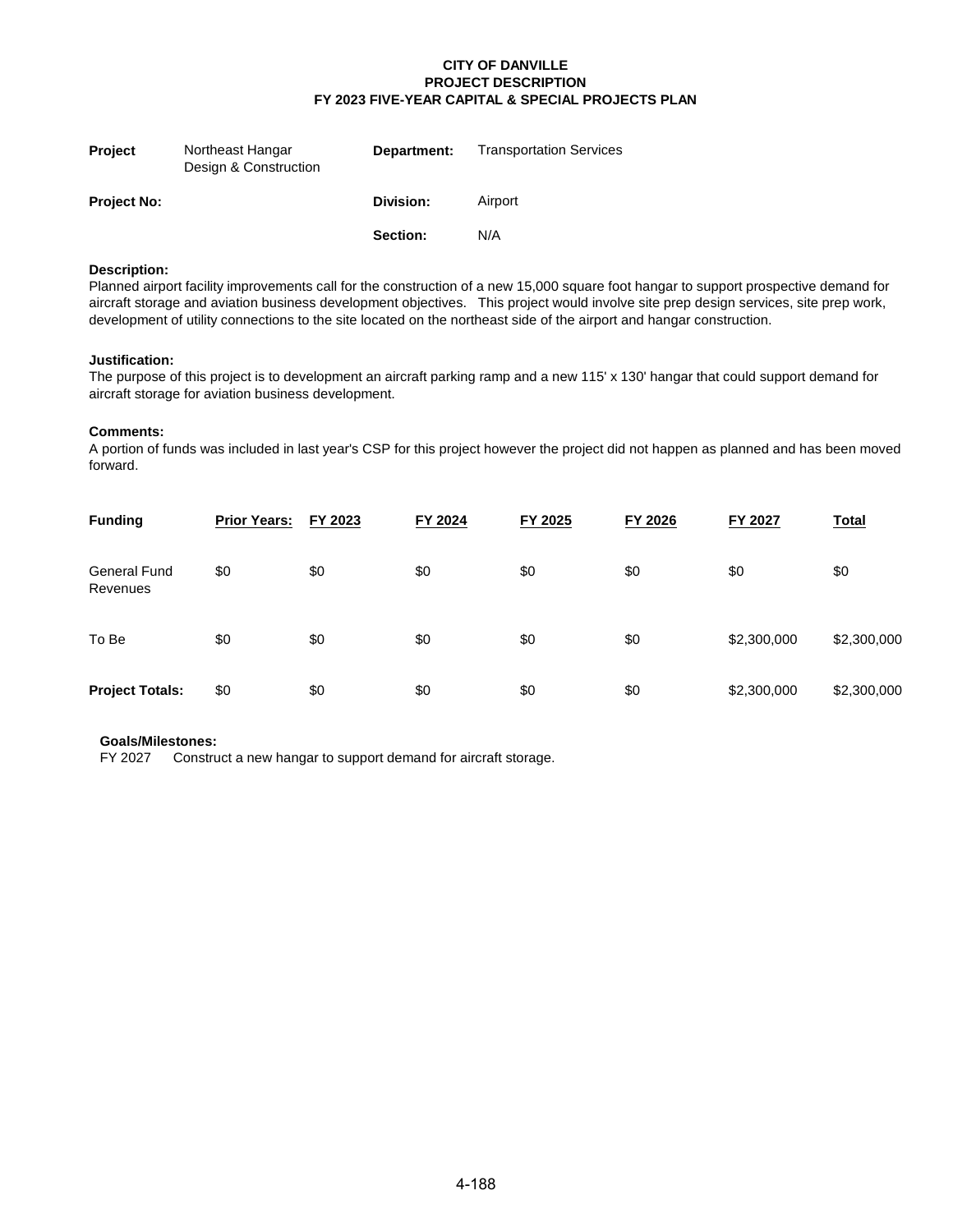| <b>Project</b>     | <b>Terminal Building</b><br>Roof Repairs | Department: | <b>Transportation Services</b> |
|--------------------|------------------------------------------|-------------|--------------------------------|
| <b>Project No:</b> |                                          | Division:   | Airport                        |
|                    |                                          | Section:    | N/A                            |

## **Description:**

This project will be to replace the existing rubberized terminal building roof with a new roof. The current terminal building roof was replaced in 2004 and is 20 years old.

#### **Justification:**

There is evidence of leaking seen due to age and deterioration.

#### **Comments:**

| <b>Funding</b>                  | <b>Prior Years:</b> | FY 2023 | FY 2024   | FY 2025 | FY 2026 | FY 2027 | <b>Total</b> |
|---------------------------------|---------------------|---------|-----------|---------|---------|---------|--------------|
| <b>State Grants</b>             | \$0                 | \$0     | \$178,750 | \$0     | \$0     | \$0     | \$178,750    |
| <b>General Fund</b><br>Revenues | \$0                 | \$0     | \$96,250  | \$0     | \$0     | \$0     | \$96,250     |
| <b>Project Totals:</b>          | \$0                 | \$0     | \$275,000 | \$0     | \$0     | \$0     | \$275,000    |

**Goals/Milestones:**

FY 2024 Install new Roof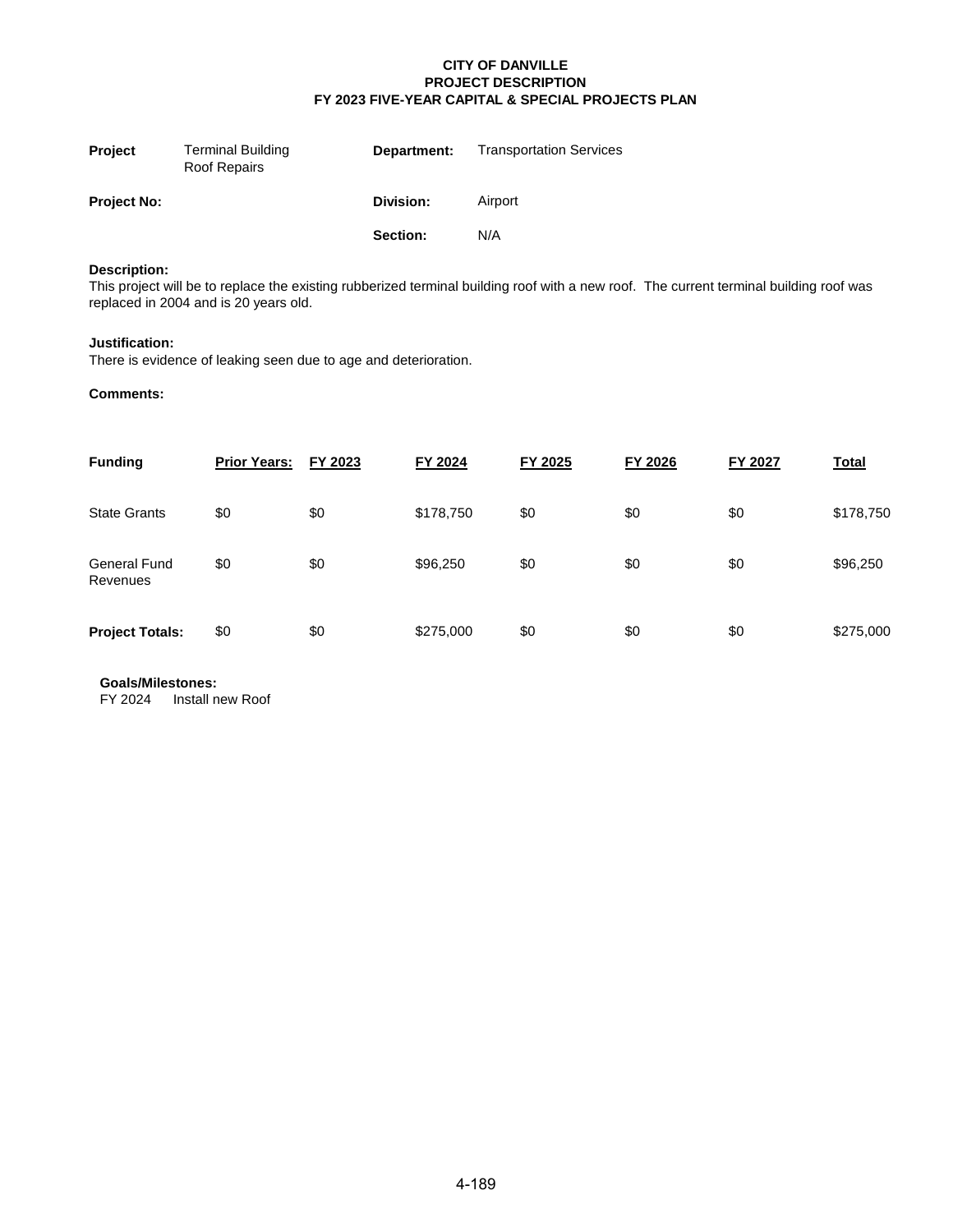| <b>Project</b>     | <b>Fuel Farm Expansion</b><br>Design and<br>Construction | Department: | <b>Transportation Services</b> |
|--------------------|----------------------------------------------------------|-------------|--------------------------------|
| <b>Project No:</b> |                                                          | Division:   | Airport                        |
|                    |                                                          | Section:    | N/A                            |

#### **Description:**

The Danville Regional Airport's existing fuel farm consists of one 12,000, gallon Jet A tank and one 12,000, gallon AVGAS tank. Over the past fiscal year total fuel sales for the Danville airport increased 62% from 144,964 gallons sold during FY20 to 234,956 gallons sold during FY21. This situation was spurred by increased business aviation traffic as well as increased jet aircraft operations related to the Virginia International Raceway. In fact, during one weekend in March 2021 and again during one weekend in June 2021, a total of more than 22,000 gallons of jet fuel were sold each weekend due to raceway traffic. Since the airport's existing jet fuel tank holds 12,000 gallons, the tank requires refilling during each weekend. An additional Jet A fuel tank is needed to support anticipated jet traffic operations related to the 2023 Caesars casino resort opening and during weekends when operations associated with the casino overlap with major raceway events. It is anticipated that over 30,000 gallons of jet fuel will likely be sold on weekends after the resort opens making it very challenging for the FBO to maintain adequate fuel supply with one 12,000, gallon jet fuel tank and challenging ground transportation supply issues. To provide for a reliable supply of fuel this project request would involve the installation of one (1) additional 20,000 gallon for jet fuel.

#### **Justification:**

The purpose of this project is to better support existing fuel supply needs for spikes in existing passenger traffic related to major events when over 22,000 gallons of jet fuel can be sold in one weekend and to facilitate reliable fuel access associated with air traffic after the casino opens.

#### **Comments:**

| <b>Funding</b>         | <b>Prior Years:</b> | FY 2023   | FY 2024 | FY 2025 | FY 2026 | FY 2027 | <b>Total</b> |
|------------------------|---------------------|-----------|---------|---------|---------|---------|--------------|
| <b>State Grants</b>    | \$0                 | \$163,000 | \$0     | \$0     | \$0     | \$0     | \$163,000    |
| <b>Bonds</b>           | \$0                 | \$537,000 | \$0     | \$0     | \$0     | \$0     | \$537,000    |
| <b>Project Totals:</b> | \$0                 | \$700,000 | \$0     | \$0     | \$0     | \$0     | \$700,000    |

#### **Goals/Milestones:**

FY 2023 Expansion of the airport's fueling facility for jet traffic